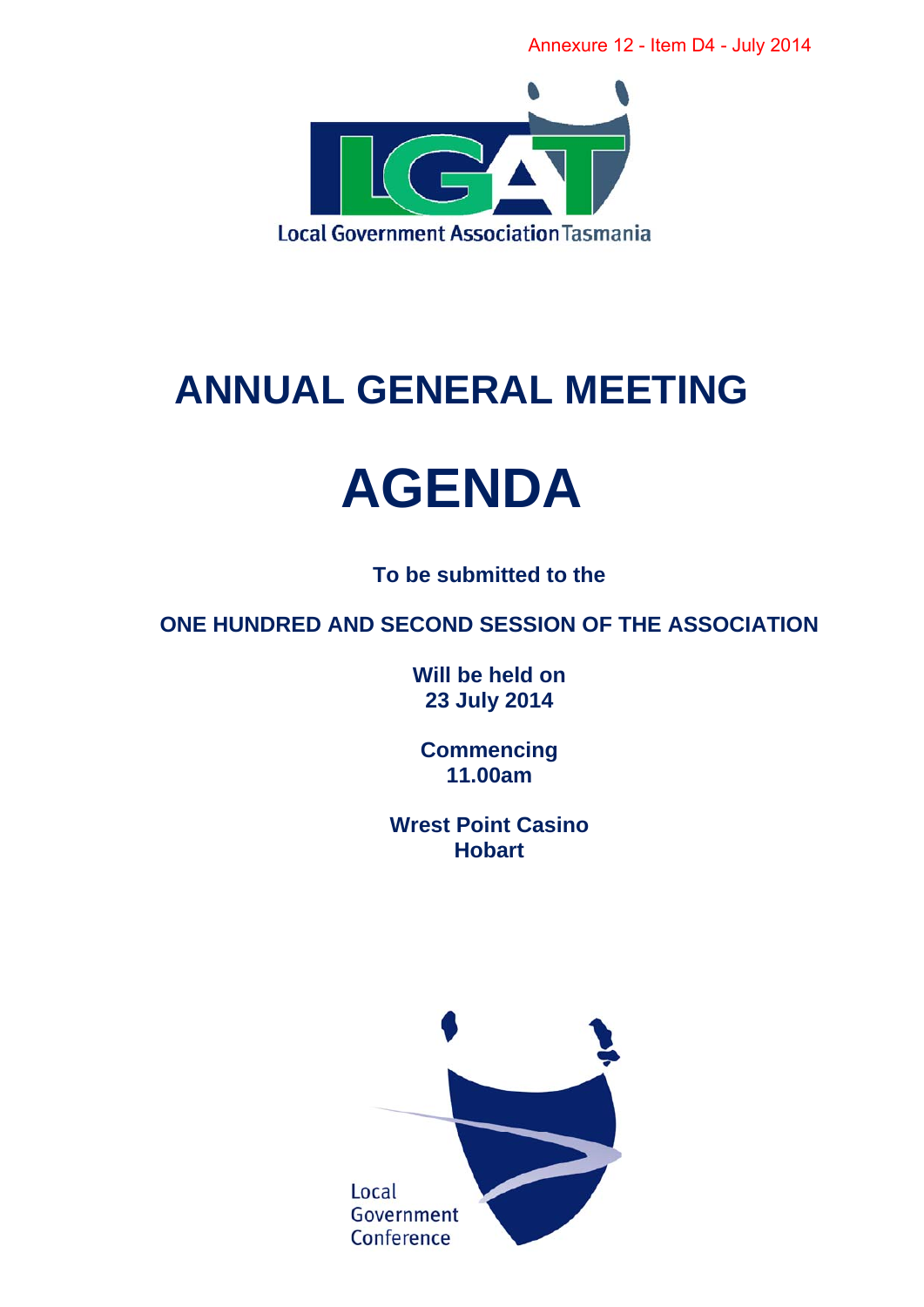### **TABLE OF CONTENTS**

| <b>Item</b>  | Page No                                                                                   |
|--------------|-------------------------------------------------------------------------------------------|
|              |                                                                                           |
|              | <b>FORMAL NOTICE OF MEETING</b><br>3                                                      |
|              | <b>CONFERENCE PROGRAM</b><br>4                                                            |
| 1            |                                                                                           |
| $\mathbf{2}$ |                                                                                           |
| 3            |                                                                                           |
| 4            |                                                                                           |
| 5            |                                                                                           |
| 6            |                                                                                           |
| 7            | BUDGET FOR THE TWELVE MONTHS 1 JULY 2014 TO 30 JUNE 2015 * 13                             |
| 8            | REVIEW OF STRATEGIC PLAN & ANNUAL OPERATIONAL PLAN 2014/15 * 14                           |
| 9            | AMENDMENTS TO THE RULES OF LOCAL GOVERNMENT ASSOCIATION OF                                |
|              | TERMS OF OFFICE EXTENSION - MEMBERS OF THE GENERAL MANAGEMENT COMMITTEE  16<br>9.1<br>9.2 |
| 10           |                                                                                           |
| 11           | 10.1                                                                                      |
| $12 \,$      |                                                                                           |

**\* Denotes Attachment** 

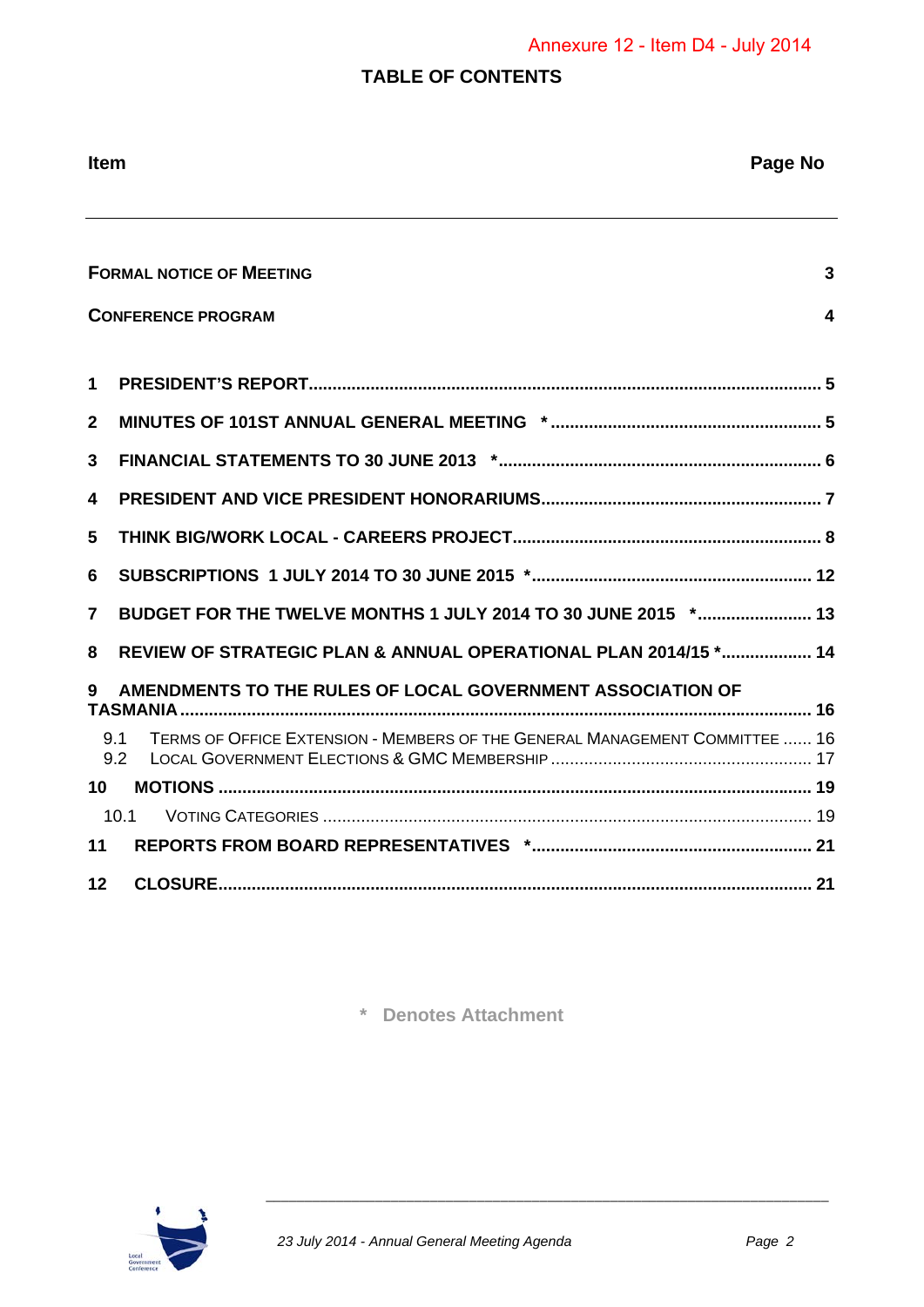## *FORMAL NOTICE OF MEETING*

#### *NOTICE IS HEREBY GIVEN THAT*

*The Annual Conference of Local Government in Tasmania will be held commencing Wednesday 23 July, 2014* 

#### *NOTICE IS ALSO GIVEN THAT*

*the Association's Annual General Meeting will be held at the Wrest Point Casino, Hobart. Commencing at 11.00am on Wednesday 23 July, 2014.* 

#### *NOTICE IS ALSO GIVEN THAT THE One Hundred and Second General Meeting of the Association will be held at the Wrest Point Casino, Hobart commencing immediately following the conclusion of the Annual General Meeting on Wednesday 23 July, 2014.*

*To consider Local Government Policy and Motions from Member Councils* 

*Allan Garcia CHIEF EXECUTIVE OFFICER* 

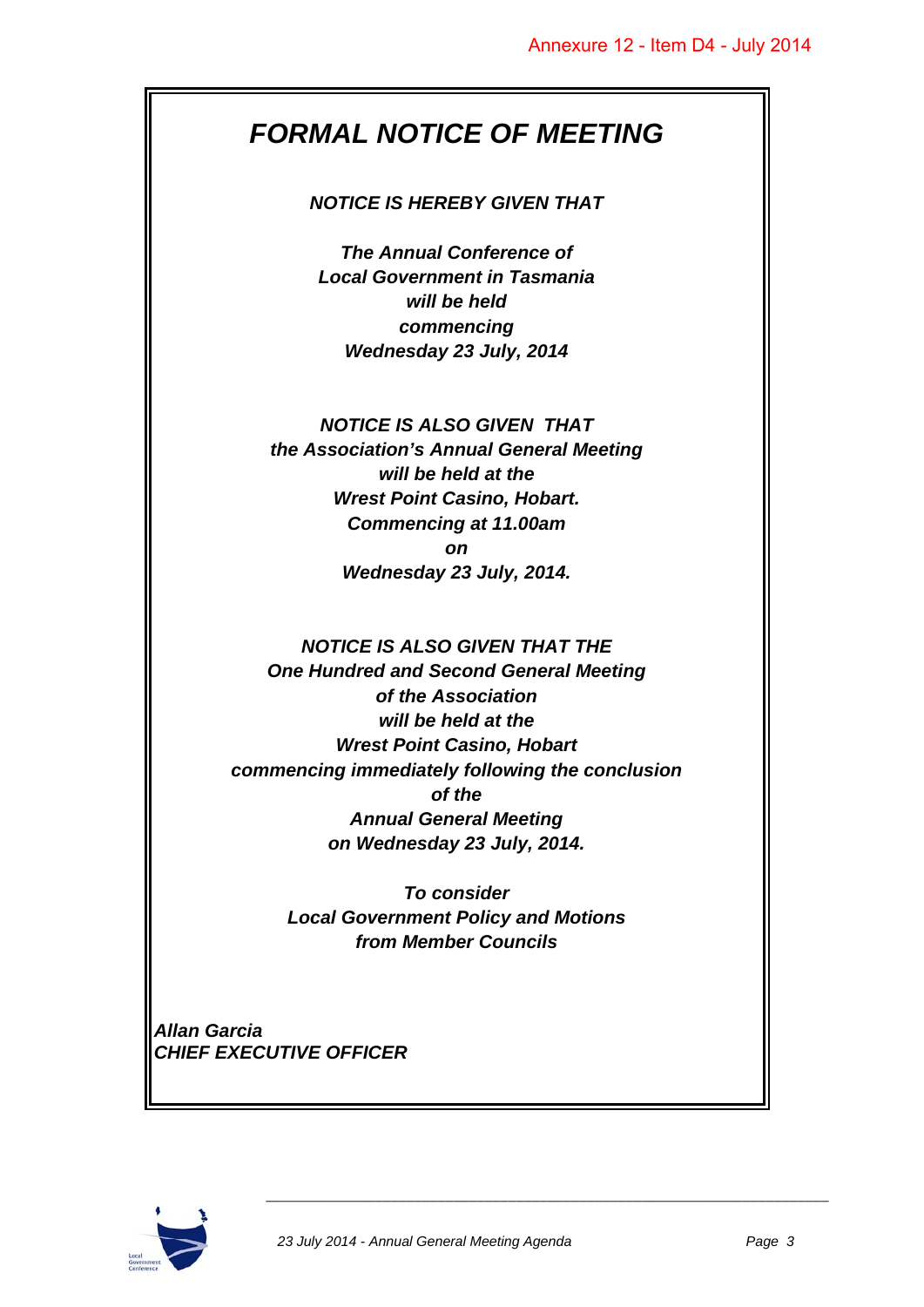## *2014 CONFERENCE PROGRAM*



#### *WEDNESDAY 23 JULY 2014*

| 10.00-2.00pm       | <b>Registration Desk Open</b>       |                                                       |  |
|--------------------|-------------------------------------|-------------------------------------------------------|--|
| 11.00am            | <b>AGM</b>                          |                                                       |  |
|                    | <b>General Meeting</b>              | Commences immediately following the conclusion of AGM |  |
| 1.00 <sub>pm</sub> | Lunch                               | With thanks to Dial Before You Dig                    |  |
| 2.00 <sub>pm</sub> |                                     |                                                       |  |
| $5.00 - 6.00$ pm   | <b>JLTA / ALGWA Networking Hour</b> |                                                       |  |

#### *THURSDAY 24 JULY 2014*

| 8.00am             | <b>Registration Desk Opens</b>         |                                          |
|--------------------|----------------------------------------|------------------------------------------|
| 9.00am             | <b>Welcome and Opening</b>             |                                          |
| 9.10am             | <b>Craig James</b>                     |                                          |
| 10.05am            | <b>Moving Moment</b>                   |                                          |
| 10.15am            | <b>Tim Gartrell</b>                    |                                          |
| 10.45am            | <b>Morning Tea</b>                     | With thanks to Integrity Sampling        |
| 11.15am            | Tarran Deane                           |                                          |
| 12.10pm            | <b>Mayor Felicity-ann Lewis</b>        |                                          |
| 12.30pm            | Lunch                                  | With thanks to <b>Integrity Sampling</b> |
| 1.30 <sub>pm</sub> | <b>Workshop Program</b>                |                                          |
| 3.00pm             | Afternoon Tea                          | With thanks to <b>Commonwealth Bank</b>  |
| 3.30pm             | <b>Panel Discussion</b>                |                                          |
| 4.30-5.30pm        | <b>Happy Hour</b>                      | With thanks to <b>Commonwealth Bank</b>  |
| 7.30pm             | <b>MAV Insurance Conference Dinner</b> |                                          |

| <b>FRIDAY 25 JULY 2013</b> |                                               |                           |
|----------------------------|-----------------------------------------------|---------------------------|
| 9.00am                     | <b>Workshop Program</b>                       |                           |
| 10.30am                    | <b>Morning Tea</b>                            | With thanks to <b>GHD</b> |
| 11.00am                    | 2013 Local Government Awards for Excellence   |                           |
| 11.30am                    | Roger La Salle                                |                           |
|                            | <b>Innovate or Perish</b>                     |                           |
| 12.00am                    | <b>Moving Moment</b>                          |                           |
| 12.05pm                    | <b>Tony Morris</b>                            |                           |
| 1.05pm                     | Conference wrap up and Wrest Point prize draw |                           |
| 1.15pm                     | Lunch                                         | With thanks to GHD        |
|                            |                                               |                           |

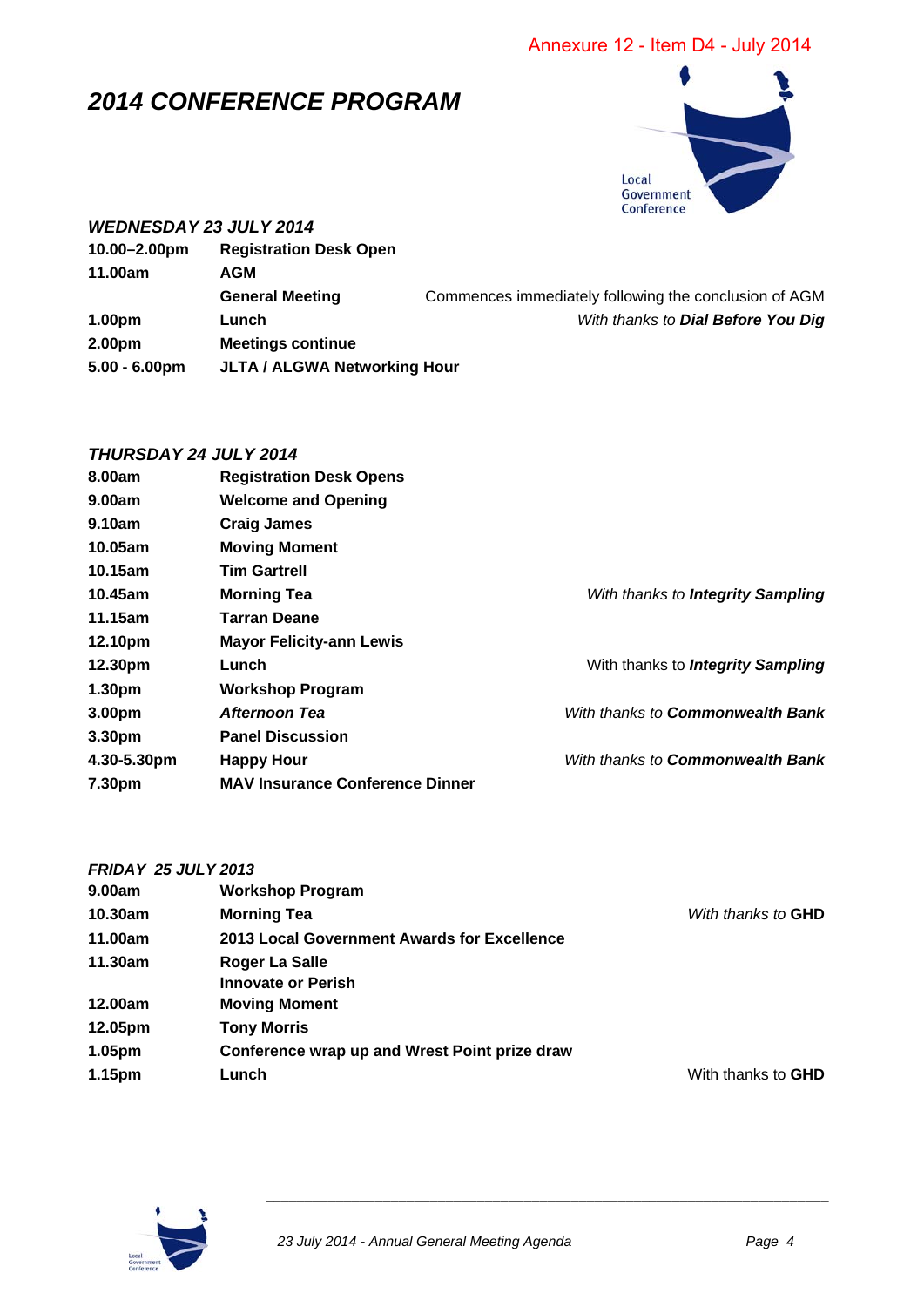## **2014 ANNUAL GENERAL MEETING**

The President, Mayor Barry Easther, will welcome Members, accept apologies and declare the Annual General Meeting open.

A copy of the Rules of the Association are available on the Association's website at -

#### **1 PRESIDENT'S REPORT**

#### **Decision Sought**

**That the President's report be received.** 

The President will present his report to the 2014 Annual General Meeting. http://www.lgat.tas.gov.au/page.aspx?u=628

#### **2 MINUTES OF 101ST ANNUAL GENERAL MEETING \***

#### **Decision Sought**

**That the Minutes of the 101st Annual General Meeting, held 24 July, 2013 be confirmed.** 

The Minutes of the 101st Annual General Meeting of the Local Government Association of Tasmania, held in Hobart on 24 July, 2013 as circulated, are submitted for confirmation.

The Minutes are at **Attachment to Item 2.** 

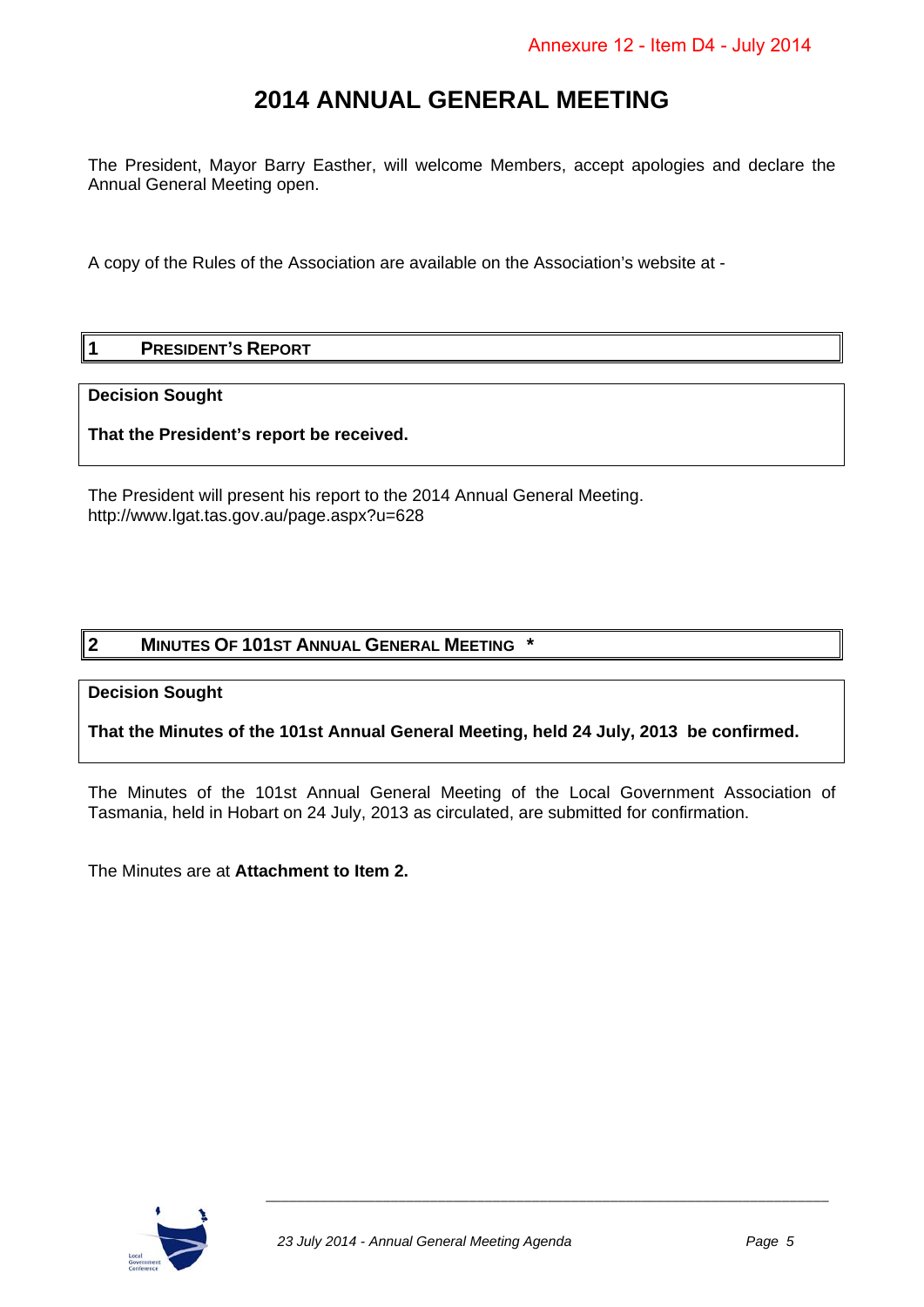#### **3 FINANCIAL STATEMENTS TO 30 JUNE 2013 \***

**Decision Sought** 

**That the Financial Statements for the period 1 July 2012 to 30 June 2013 be received and adopted.** 

The General Management Committee recommends consideration and adoption of the Association's Financial Statements for the period 1 July 2012 to 30 June 2013, an abridged version of which is included at **Attachment to Item 3.** 

A full version is available from the Association's offices.

A copy of the Association's Profit and Loss report for the period 1 July 2013 to 24 June 2014 is also included at **Attachment to Item 3** to provide members with an indication of the current financial position of the Association.

At the time of preparation of the report one week remained to the end of the Financial Year with year end adjustments also pending. The items below are of note but it is anticipated that there will be a minor surplus.

Constitutional Recognition The campaign funds were returned by ALGA distorting the Associations income and also the expenses, where those funds were then refunded back to councils.

Associated expenses for the Constitutional Recognition Campaign ie arrangement of workshops/forums and provision of advertising materials also impacted miscellaneous expenditure.

Travel Heavy Vehicle Regulation and Procurement activity has meant unexpected additional meetings for officers.

Community Satisfaction Survey Funds are received annually from councils for a bi-annual survey, in practice the survey is conducted during April to July with costs incurred across financial years, in future these amounts will be allocated annually in the budget.

#### **Decision Sought**

**That the Financial Statements for the period 1 July 2012 to 30 June 2013 be received and adopted.** 

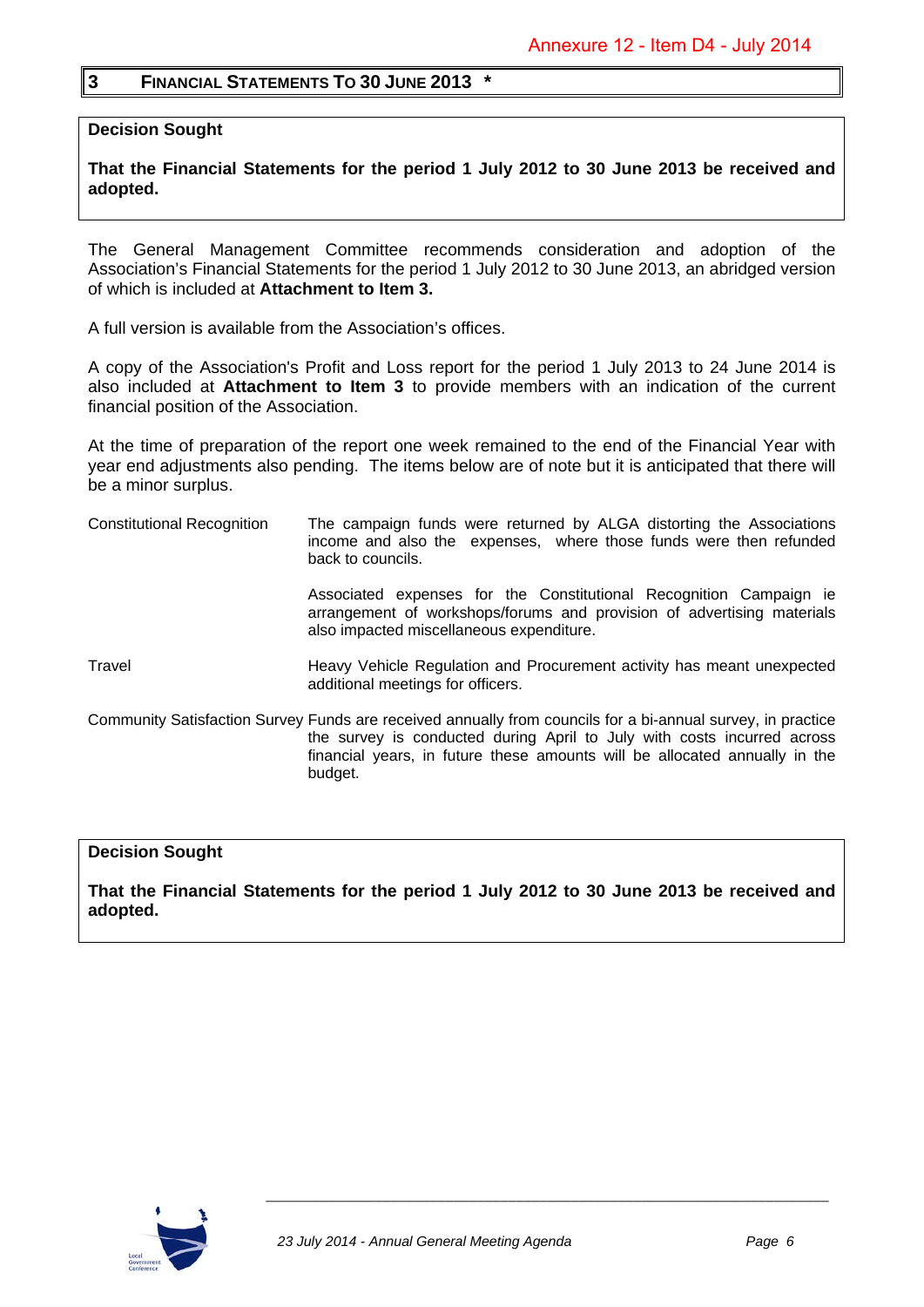#### **4 PRESIDENT AND VICE PRESIDENT HONORARIUMS**

#### **Decision Sought**

**That the President's and Vice President's allowance for the period 1 July 2014 to 30 June 2015 be adjusted in accordance with the movement in the Wages Price Index.** 

The Rules of the Association provide that the Annual General Meeting will grant an annual allowance to the President and Vice President.

It has been practice to undertake an independent review of the allowances of the President and Vice President in the same financial year as the four yearly review of allowances of Local Government Elected Members. The last review was undertaken in 2009 by the Tasmanian Chamber of Commerce and Industry.

The result of that review was a proposal to retain the basis of the present allowances unchanged for the two positions with annual movements for the next four years being in accord with the wages price index, bringing the allowances into line with the escalation factor used for elected member allowances across councils.

The President and Vice President allowances have been increased in line with adjustments with the Wages Price Index for the financial years ending 30 June 2010, 30 June 2011 and 30 June 2012 after which a further review of allowances was to be conducted.

However, as the escalation factor used for elected member allowances remains the wages price index it is deemed appropriate that the President and Vice President Honorariums escalate on the same basis going forward.

If in the future, the escalation of the Elected Member Allowances are reviewed or alter, the Honorariums can also be reviewed.

The resultant application of the wages price index has meant allowances for the 2013 - 2014 were:

- President allowance \$43,192 per annum.
- Vice President allowance \$10,798 per annum.

The wage price index will also be applied to GMC sitting fees.

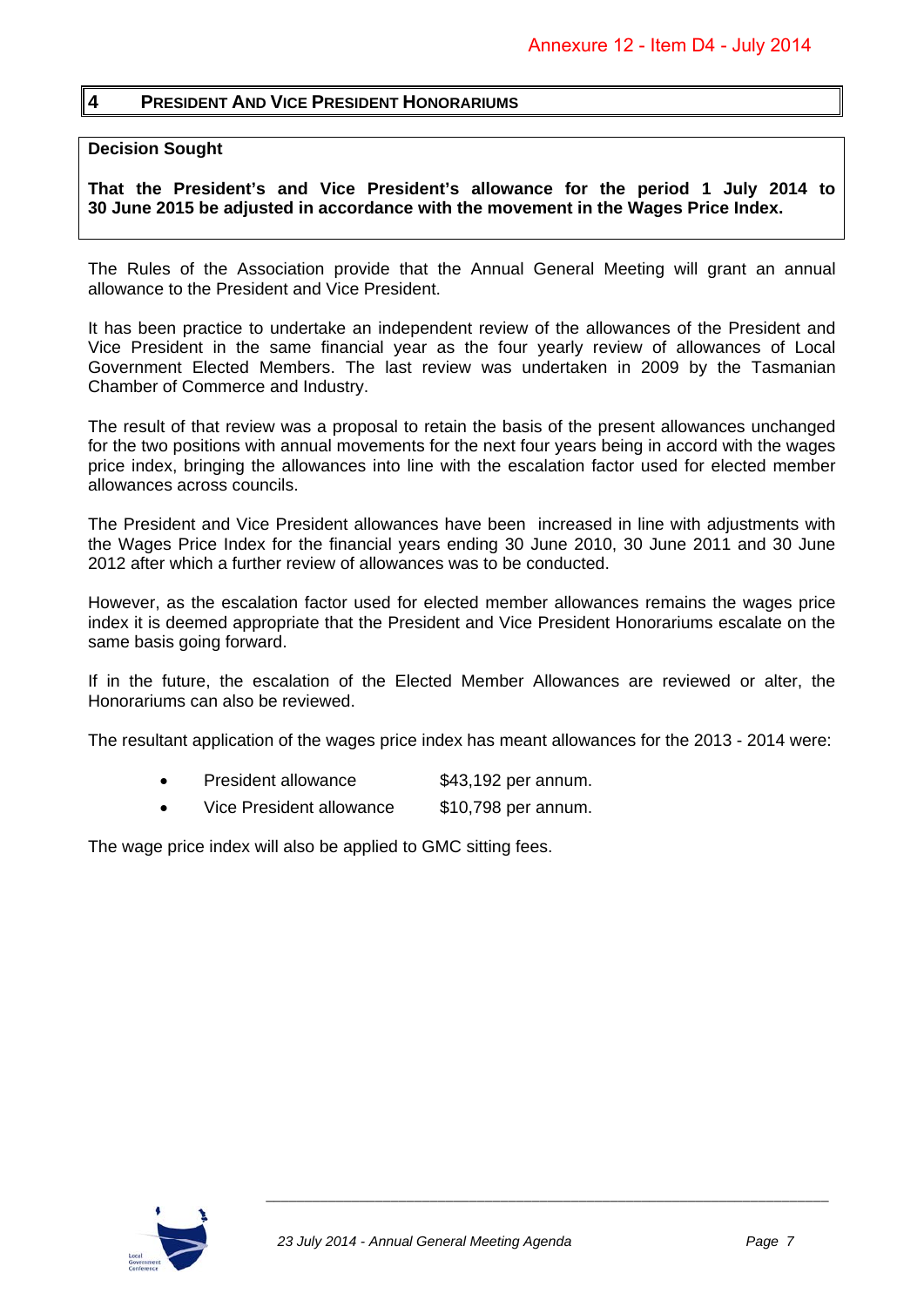#### **5 THINK BIG/WORK LOCAL - CAREERS PROJECT**

#### **Decision Sought**

**Members agree to incorporate Think Big Work Local costs into subscriptions (separately itemised) on an ongoing basis as opposed to the current, two yearly project terms.** 

This project was first funded in September 2008 with a view to reducing skills shortages. The project scope expanded with television advertising being piggy backed off in terms of raising the profile of Local Government for the Constitutional Recognition Campaign. The project was renewed for a second period and is funded separately to subscriptions but using the subscription formula.

The project funding comes to an end in June this year.

LGAT feels that there is value in the project continuing based on the following outputs and outcomes:

- ‐ In June this year, LGAT obtained \$75,000 of funding from Skills Tasmania's 'Skills Fund'. After an EOI process, a collective application was made on behalf of Clarence, Devonport, Launceston and Meander Valley councils using data and resources from the Think Big Work Local project. Council staff will be funded to study qualifications in: Local Government regulatory services for parking officers; turf management; frontline management; marketing; business administration; tourism; and workplace health and safety. Since 2010, the Think Big Work Local project has obtained 3 training grants for 13 councils, from both Commonwealth and State sources worth a total of \$316,000. Training plays an important role in minimising skills shortages.
- ‐ Raising the profile of Local Government as a career choice was identified as a key need by the original steering committee. For a strong impact, a TV advertisement was created and broadcast to reach 92% of the adult audience in Aug 2010, Jan/Feb 2011 and Jan/Feb 2012. The advertisement directed viewers to www.thinkbigworklocal.com.au for descriptions of careers, training available, and an electronic summary of job vacancies from council websites. TV advertising took website hits from 0 visits a month, to an average of 1110 visits a month in 2010 and 1178 visits a month in 2011 (Figure 1).
- ‐ A number of videos on in-demand roles were created and added to the website, with some additional ones obtained free.
- At least 12 careers expos and presentations were provided to job seekers each year. Using our branded promotional booth with a touch screen PC and internet access has enabled LGAT to discuss careers and check jobs live with our audience. From 2012 well organised Commonwealth Government Careers Expos, with jobs placed on a jobs board, helped drive interest in council careers higher.
- LGAT's online competition and prizes advertised over our existing TV commercial and on the website also contributed to interest levels. Average visits per month climbed to 1401 in 2012, and to a high 1819 in 2013. This was achieved despite TV advertising being reduced to a minimal level in 2013, with the advert doubling as support for Constitutional Recognition.
- ‐ Each year the project officer has provided a range of advice to council HR officers and staff, helping them understand VET/university systems, options, grants and applications, grant administration and quality assurance processes. Lack of local training causes local skills shortages. Writing some content for national core subjects, and obtaining grants has helped grow local training, including e-learning. Influencing the policy of Commonwealth and State organisations on qualification structures and training grant rules, has increased utility and access to training and training grants by councils. For example, data obtained by

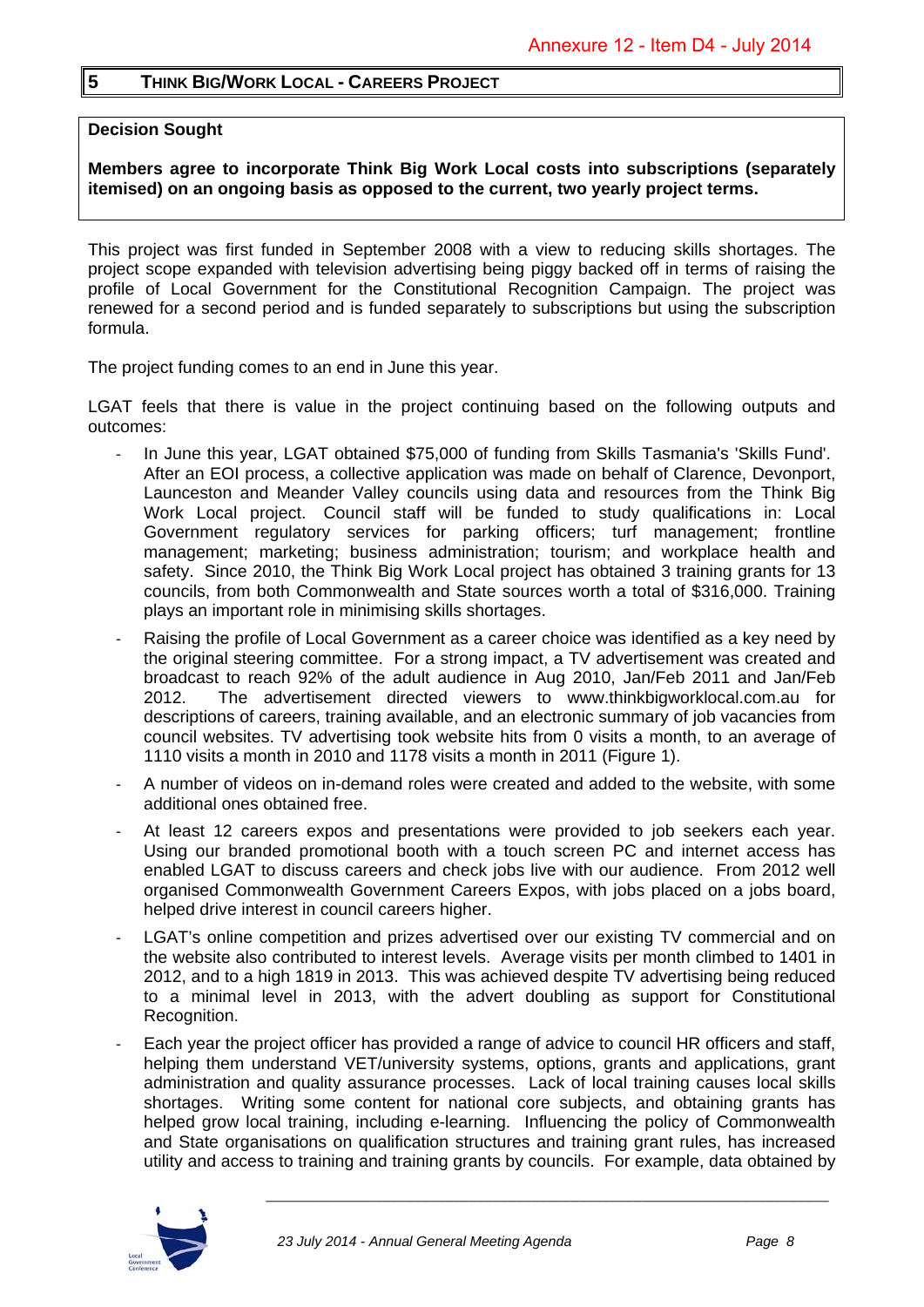the project has been used to persuade TasTAFE to continue to deliver civil engineering in centres beyond Hobart from 2014.

- When the project commenced, insufficient data was available to the sector, to strategically manage workforce planning. LGAT worked with the Commonwealth, through the Centre for Excellence and the State through DPAC, focusing on useful data outcomes for councils. Monitoring of job adverts since enabled measurement of the level of recruitment need of Tasmanian councils. Recruitment need was observed to rise sharply in 2011 (Figure 2) to an average of 19.5 a week, marking the peak of the observed skills shortage. This level was maintained in 2012, at 18 per week. In 2013 the average job adverts fell for the first time to 16 per week, illustrating a reduction in recruitment need.
- ‐ In 2012, a database of Tasmanian councils/staff was developed by an electronic survey of HR databases. The analysis enabled LGAT to give the 22 participating councils strategic advice in a Workforce Plan. The Plans advise on which job roles to prioritise and recommend what strategic actions to take to minimise estimated retirements and resignations by job role. The Workforce Plans also provide councils with data they will require when applying for training grants. A sector report was also created, the aggregated data is being used to help negotiate better training outcomes, by using the size and scale of our sector's needs projected to 2040. In 2014 the survey added measurements of actual retirements, resignations and other forms of staff loss, expanding the scope of advice.



Figure 1 Monthly Website Visits

#### Figure 2 Weekly No. of Job Adverts



The Policy Director raised the matter at the last General Manager's workshop to get an indication of the level of support for continuing the project by building it in to subscriptions for a longer period.

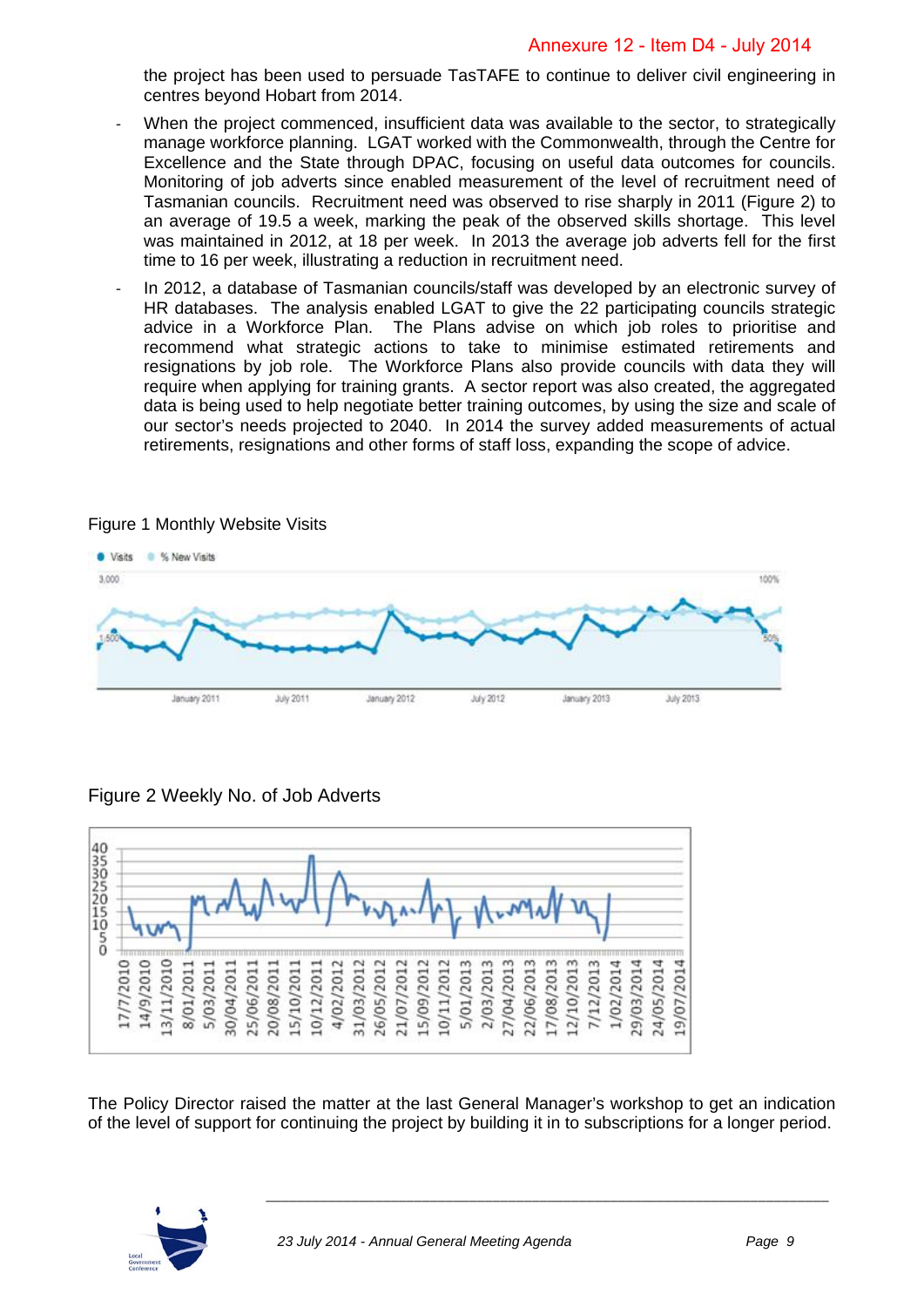There appeared to be a high level of support for keeping the project in its entirety including advertising which was seen as a high profile marketing device for the sector. However, the support was not unanimous and there was agreement that a strong set of KPIs should be identified. A few councils expressed concern at the ongoing additions to subscriptions but the reality is this project has been funded on a subscription model basis for the last four years. One possible solution is to still itemise it separately in subscriptions but noting it cannot just be 'dropped'.

In summary, at the GMs workshop we noted the following:

- We need to be in it (workforce development) to avoid future shortages
- ‐ Bring funding inside subscriptions
- ‐ Keep advertising and videos
- ‐ Workforce survey is a critical aspect
- ‐ Not negotiable every two years but subject to review (eg scale back advertising or other components but core costs not negotiable).

The Policy Director sought further advice from General Managers out of session via email and also identified some KPIs for their consideration. These were:

- ‐ Reach of advertising
- Website traffic general, during advertising, post careers fairs
- ‐ Grant funding obtained/number of council staff supported through grant funding
- ‐ Usefulness of workforce data/survey analysis (through staff feedback survey)
- ‐ Number of councils utilising careers videos or linking to Think Big Work Local
- ‐ Time to fill vacancies

Only eight councils provided any reply by email, six of those were wholly supportive. One expressed concern about ongoing costs and the other wanted to be satisfied there would be ongoing evaluation.

#### **Budget Implications**

To continue delivering roughly the same, including TV advertising, we are looking at a total annual cost of \$125,000 per annum (distributed across councils using subscription formula as part of subscriptions but separately identified).

Costs can be held to current levels by minimising physical attendance at interstate meetings such as Government Skills Australia meetings and the Local Government Workforce Development Group and better utilising teleconferencing and web conferencing.

More specifically funding would cover -

- ‐ Television advertising (\$60,000).
- Web site maintenance.
- Sectoral training grant applications and management of grant funding and related reporting.
- ‐ Basic advice on training available (but no individual council application support).
- ‐ Workforce Survey biannually with sectoral and individual council analysis.
- ‐ Monitoring job advertising, website visits, TV reach etc for KPIs.
- LGAT presentations at 4-5 key careers expos in Tasmania as well as presentations to six UTAS, TAFE, Careers Advisors and other stakeholders each year.
- Support for councils to participate at regional/local expos (tools, tips, flyers etc). Advice in relation to events such as speed dating, bus visits etc but Councils to self manage/fund otherwise.

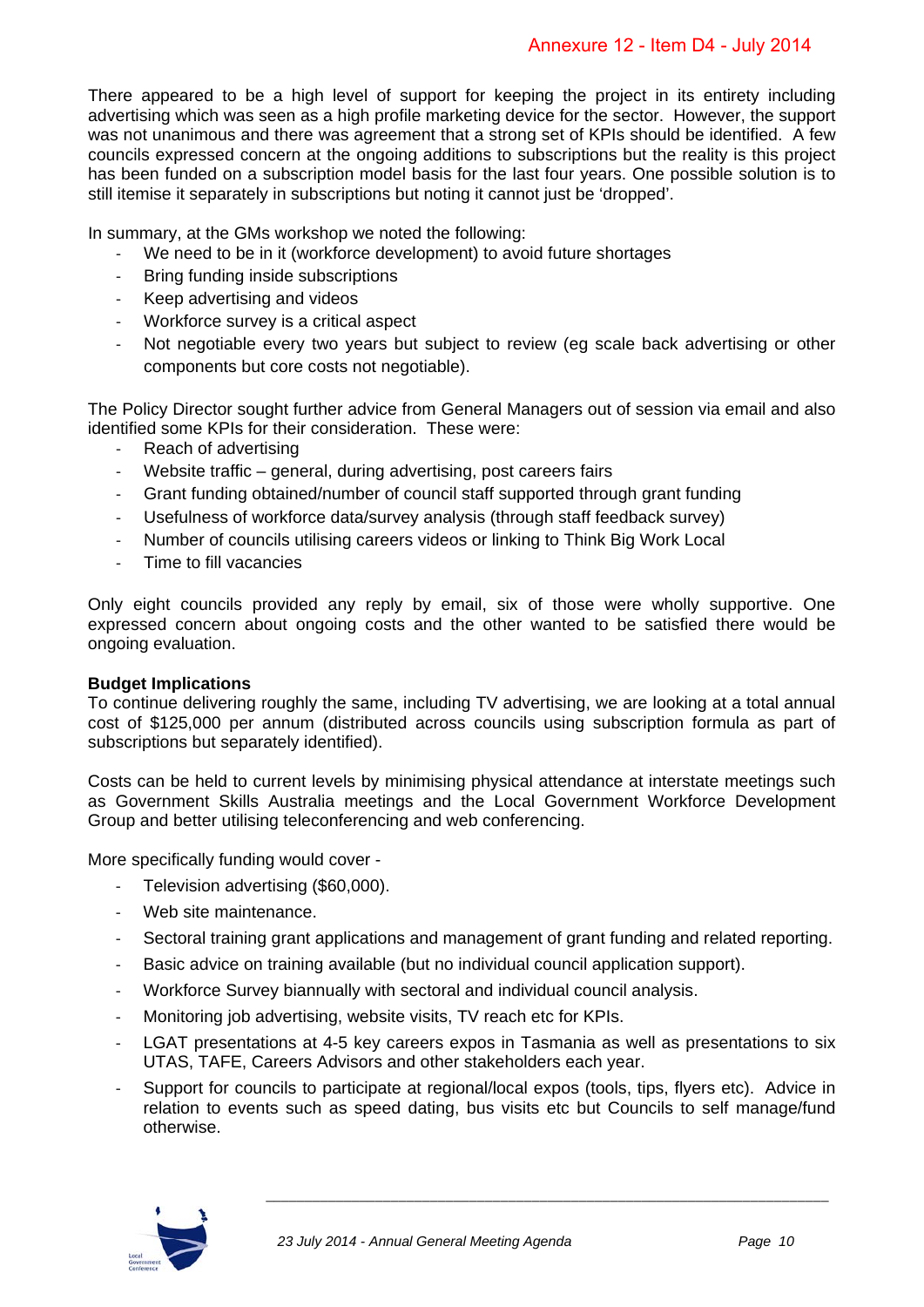- ‐ Maintain basic relationship with Intrastate Agencies such as Government Skills Australia, Local Government Workforce Development Group, National HR Conference Committee with support from Policy Director and greater use of teleconferencing.
- ‐ Based on 0.5 FTE

If budget savings were desired, it is proposed to hold off advertising for a period of 1 year. This would reduce the annual cost to \$65,000 in Year 1.

#### **Current Policy**

This is well aligned with our Strategic Plan Priority Area 4: Building Sector Capacity.

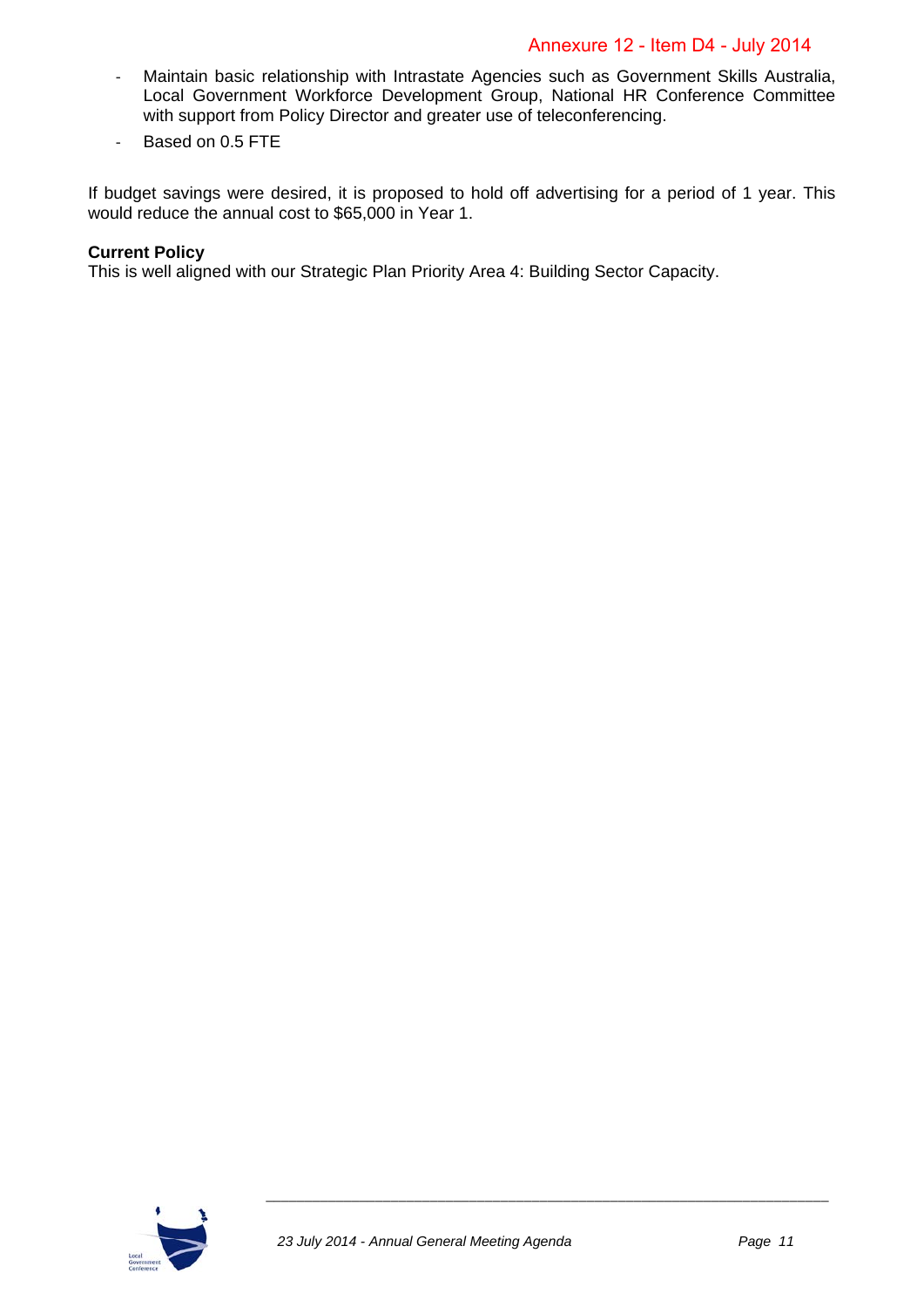#### **6 SUBSCRIPTIONS 1 JULY 2014 TO 30 JUNE 2015 \***

#### **Decision Sought**

#### **That subscriptions be increased by 2.63% to meet the operating costs of the Association.**

The application of the LGAT formula for subscriptions involves using the Total Assessed Revenue of councils, in accordance with State Grants commission data, with an application of the Council cost index then applied across the various categories of councils.

The result this year sees five councils moving up a category and two moving down. It is generally not expected that there would be as much movement but the circumstances are such that a number of councils were closely aligned with the upper threshold of the range in their previous category.

Break O'Day, West Coast, Kentish, Latrobe and Waratah Wynyard will face increases in category levels, while Dorset and Glenorchy go down.

The total to be received from subscription revenue next year is \$1,023,693. It should be noted that while the funds that would otherwise have been payable by Hobart City Council, had it retained its membership, were met from reserves last year, the "Hobart cost" has been passed on to all members this year.

The subscription table for councils is at **Attachment to Item 6** and is submitted to the Annual General Meeting for adoption.

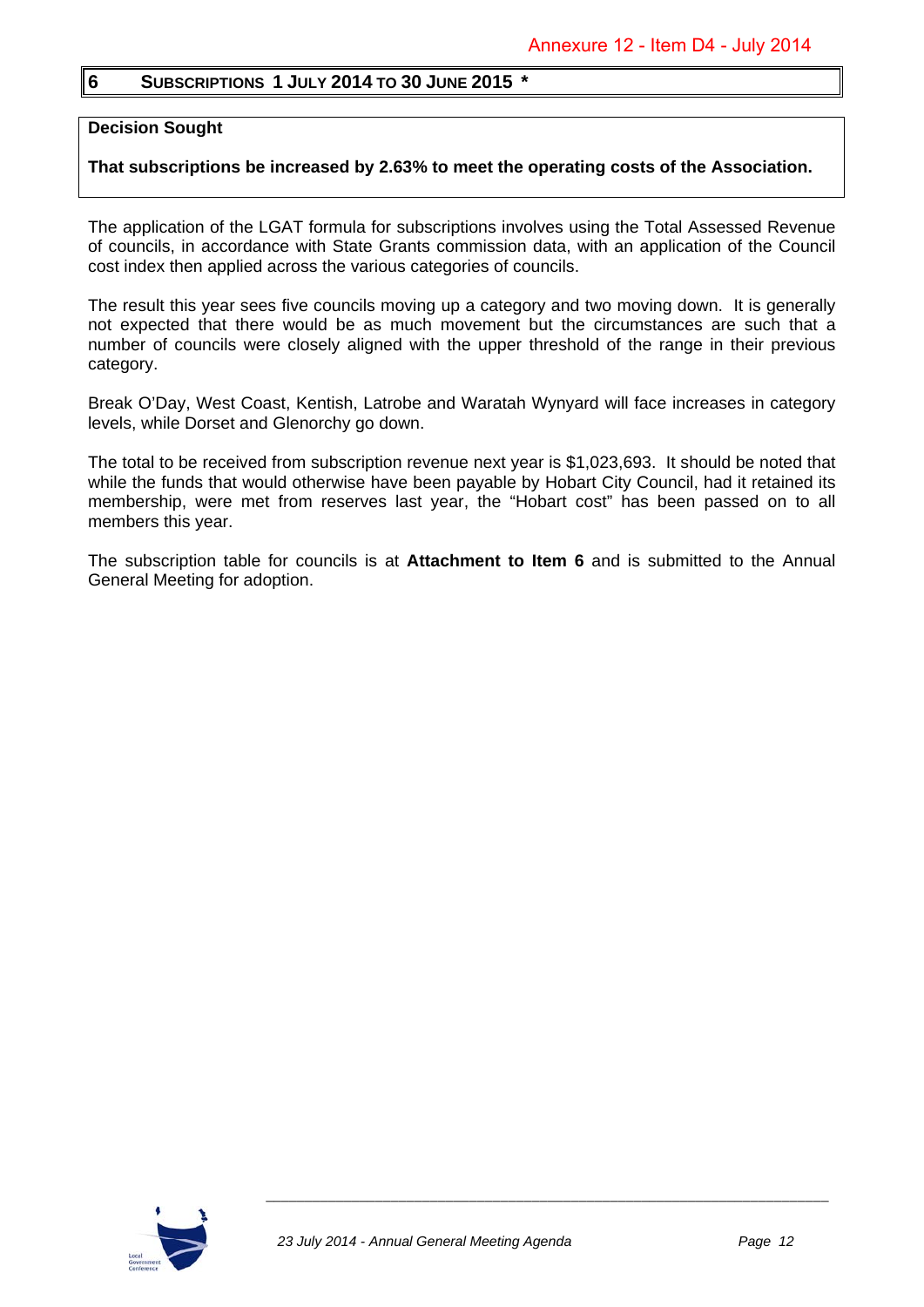#### **7 BUDGET FOR THE TWELVE MONTHS 1 JULY 2014 TO 30 JUNE 2015 \***

#### **Decision Sought**

#### **That the Meeting adopt the Budget as presented.**

There are no significant variations to the budget for the upcoming year with the exception of the introduction of a new service being provided to councils for workplace behavioural issues, an increase in ALGA subscriptions, a reduction in network and internet costs and a bringing to account of employee entitlements.

The first matter represents a significant benefit to councils where a sectoral contract has been negotiated with a service provider to provide councils with templates and up to date services and information, as well as training, on workplace issues. The Association will make a small margin on the transaction for administration purposes.

With the withdrawal of the Australian Capital Territory (ACT) from ALGA, the shortfall is to be accommodated in an increase in subscriptions across other jurisdictions. The formula used to calculate the additional contribution does not favour Tasmania relatively but the subscription formula overall is considered equitable. The cost to LGAT will be some additional \$10,000.

Network and internet charges have reduced considerably under a new service provider with a decrease in budget proposed of \$8000 next year. With regard to other employee entitlements, traditionally, we have budgeted on the basis of what would normally be expected to be taken in the form of holidays in the financial year. Better practice is to calculate this figure against a potential liability spread. This takes into account the possibility that those eligible for long service leave may actually take it. The result is an increase in the budget of some \$35,000.

Standard increases are expected in salaries and superannuation.

The budget bottom line is break even with the imposition of an increase in subscriptions of 2.63% in line with the Council Cost Index.

A copy of the budget is at **Attachment to Item 7.**

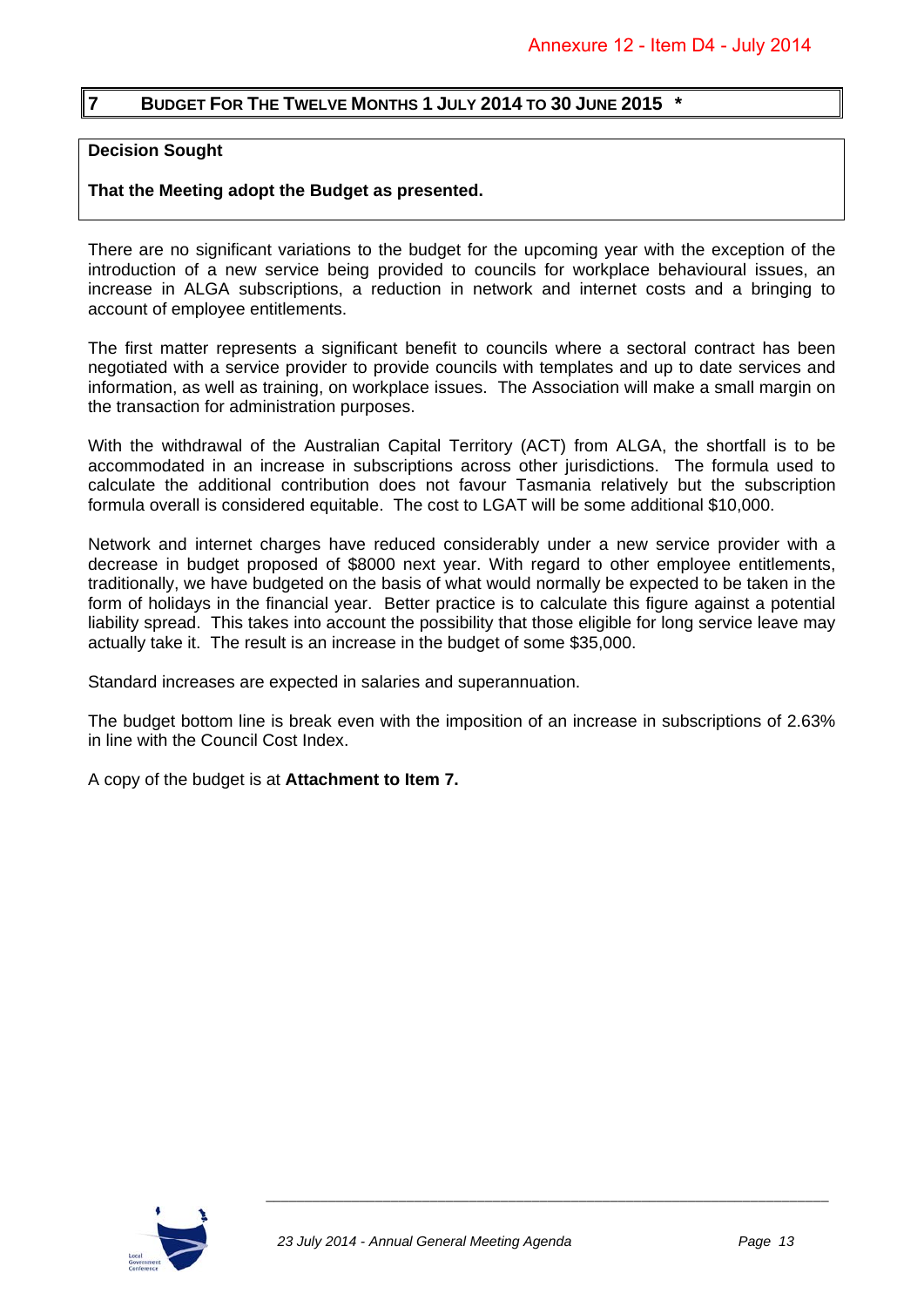#### **8 REVIEW OF STRATEGIC PLAN & ANNUAL OPERATIONAL PLAN 2014/15 \***

**That Members note the amended Strategic Plan 2012 - 2017 and the Operational Plan for 2014/2015.** 

During April, LGAT staff met to review progress against the current Annual Plan and agree likely future actions for the year ahead.

GMC approved the amended strategic plan and endorsed in principle the operational plan at their May 2014 Meeting.

The key change to the Strategic Plan is removal of the priority area relating to Water and Sewerage as LGAT no longer has a significant role in this space.

Priority Area 2 has shifted in focus reflecting the end of the Constitutional Recognition campaign and is now entitled: *PA2: Leading Reform And Lifting The Sector's Profile*.

The key focal areas are improving the image of Local Government and developing research and analysis to allow meaningful responses to reform agendas or to support Sector initiated reform.

The Annual Operational Plan has been developed after consideration of what has been already achieved and what still needs to be achieved and tries to anticipate likely future activity based on the election of a new State Government. The Operational Plan is a living document and will be reviewed as the policy agenda for Local Government and relevant related activity under the new Liberal Government become clearer.

New initiatives include:

- Taking the LGAT News Magazine to market.
- ‐ Build a strong relationship with the Department of State Growth and the Co-ordinator General
- ‐ Promote all-in, all-out elections and advise communities and voters what this means for them.
- ‐ Provide support to potential Local Government candidates through forums and written resources.
- Implement a LGAT Twitter Feed and participate in National Twitter Day.
- Identify and implement new training opportunities such as:
	- ‐ Master Class for 2IC's
	- **Master Class on Rating**
	- ‐ Community Development Networking Forum (possibly including or in addition to an Arts and Recreation Forum)
	- ‐ Workshops for Roads Managers re pre-consent classification of vehicles
- ‐ Continue to work collaboratively with members to identify and understand land use planning issues and advocate on those for the sector including:
	- ‐ Participation on the Planning Taskforce
	- ‐ Driving resolution of issues arising from implementation of the Bushfire Code
	- ‐ Advocate for members on the planning/policy interface issues with regard to social infrastructure and objectives (eg healthy by design, public transport, active transport)

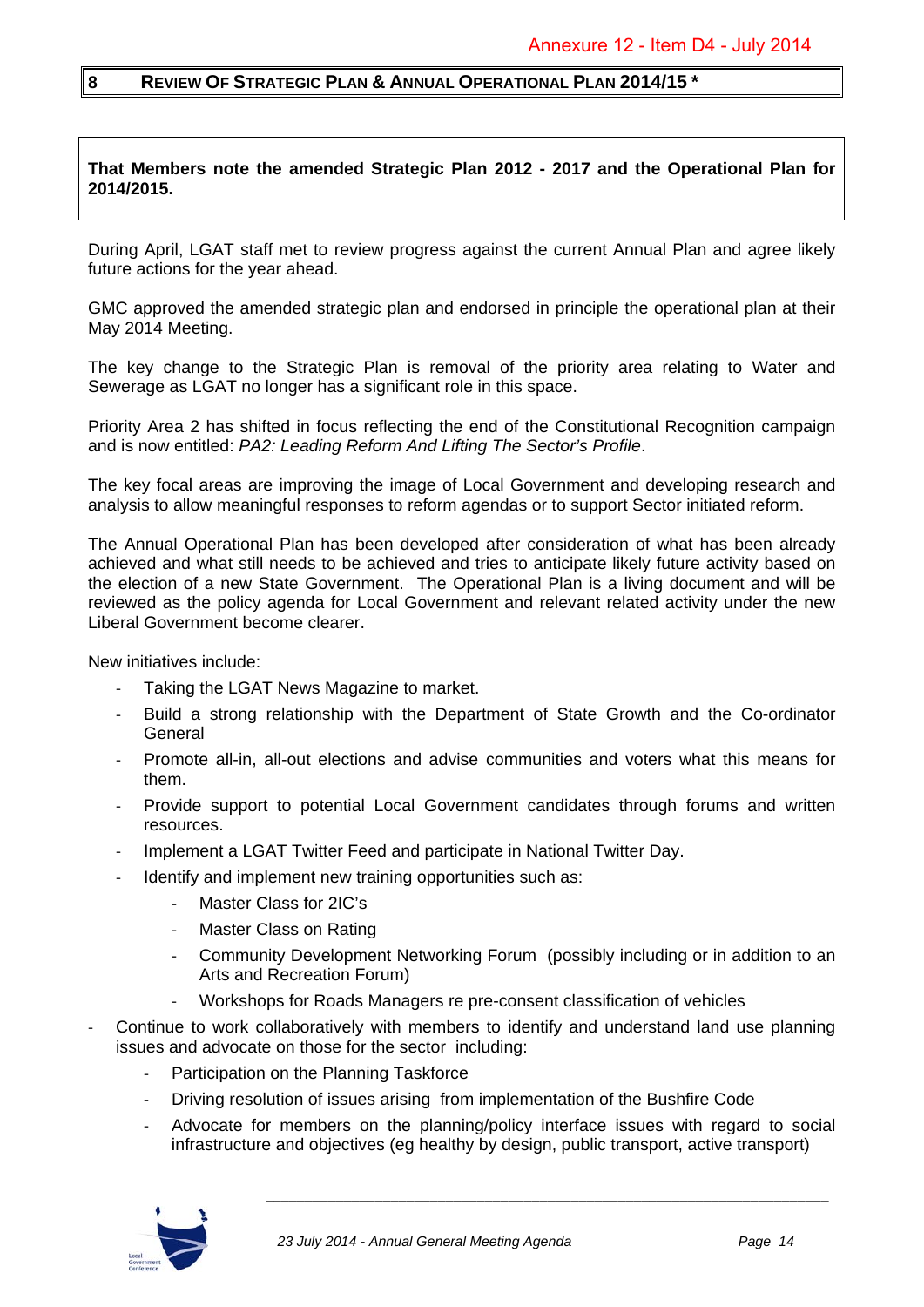- ‐ Contribute to improvements in planning and building processes through the Planning Schemes Online Project and the Business Tasmania Online Project (smart forms).
- ‐ Investigate opportunities to improve consistency of approach and modernise a range of planning/building documentation including permits forms and 337s.

Copies of the Strategic Plan and Draft Annual Operational Plan are at **Attachment to Item 8.** 

#### **Current Policy**

The Strategic Plan sets the broad direction for LGAT activity. The Annual Operational Plan has been developed in accordance with that Plan.

#### **Budget**

Future activity has been reflected in the development of the LGAT Budget.

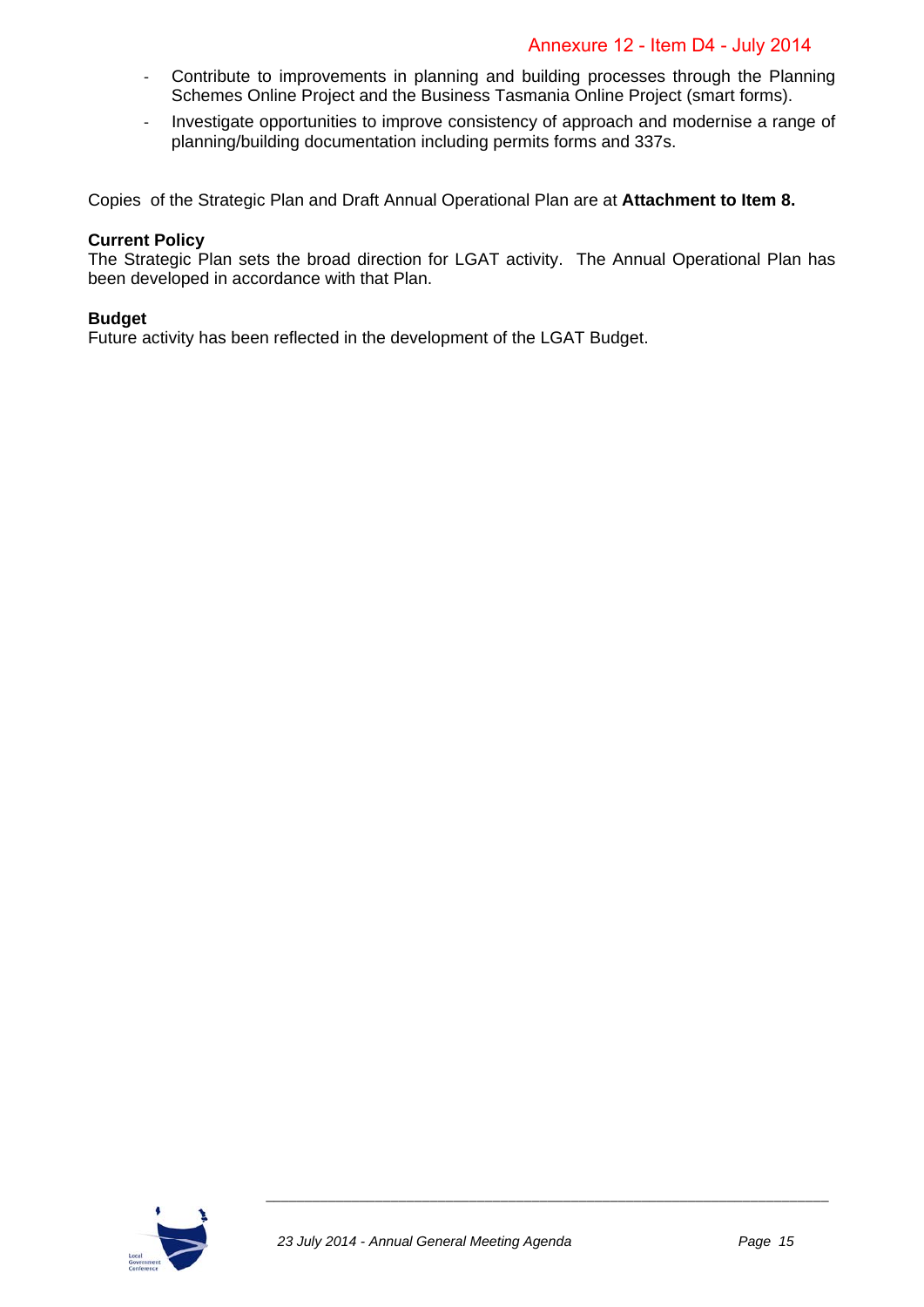#### **9 AMENDMENTS TO THE RULES OF LOCAL GOVERNMENT ASSOCIATION OF TASMANIA**

#### **9.1 Terms of Office Extension - Members of the General Management Committee**

#### **That the term of office of all GMC Members, with the exception of the President, be extended for a period of one year.**

The current Rules of the Local Government Association of Tasmania require an election of the General Management Committee members in the year following a Council election. The delay of council elections until October 2014 this year means that under the current Rules it is not possible to conduct an election for GMC membership this year.

It is proposed, therefore, to extend the terms of office of all GMC members for a further year with elections to be held in 2015. Although moving to all in all out for councils, it is proposed that GMC positions be only for a two year period with "mid-term" elections. This has previously been endorsed by councils on the basis of it providing greater opportunity to serve on the LGAT Executive.

All members of GMC have indicated a willingness to continue in their role with the only issue arising being if they are not successfully returned as councillors in the October elections.

The Rules presently provide for the extension of the term of office of the General Management Committee (Rule 21(c)) by any meeting of the Association for such period as the meeting determines.

With the decision by the current President to not re-contest his council seat and foreshadowing his resignation as President, a fresh election for President will be held immediately following the Annual General Meeting, subject to amendments to the Association's Rules being passed.

#### **Policy Implications**

The present Rules allow for the extension of the term of office of GMC members for any period determined by a Meeting of the Association.

## **Budget Implications**

Does not apply.

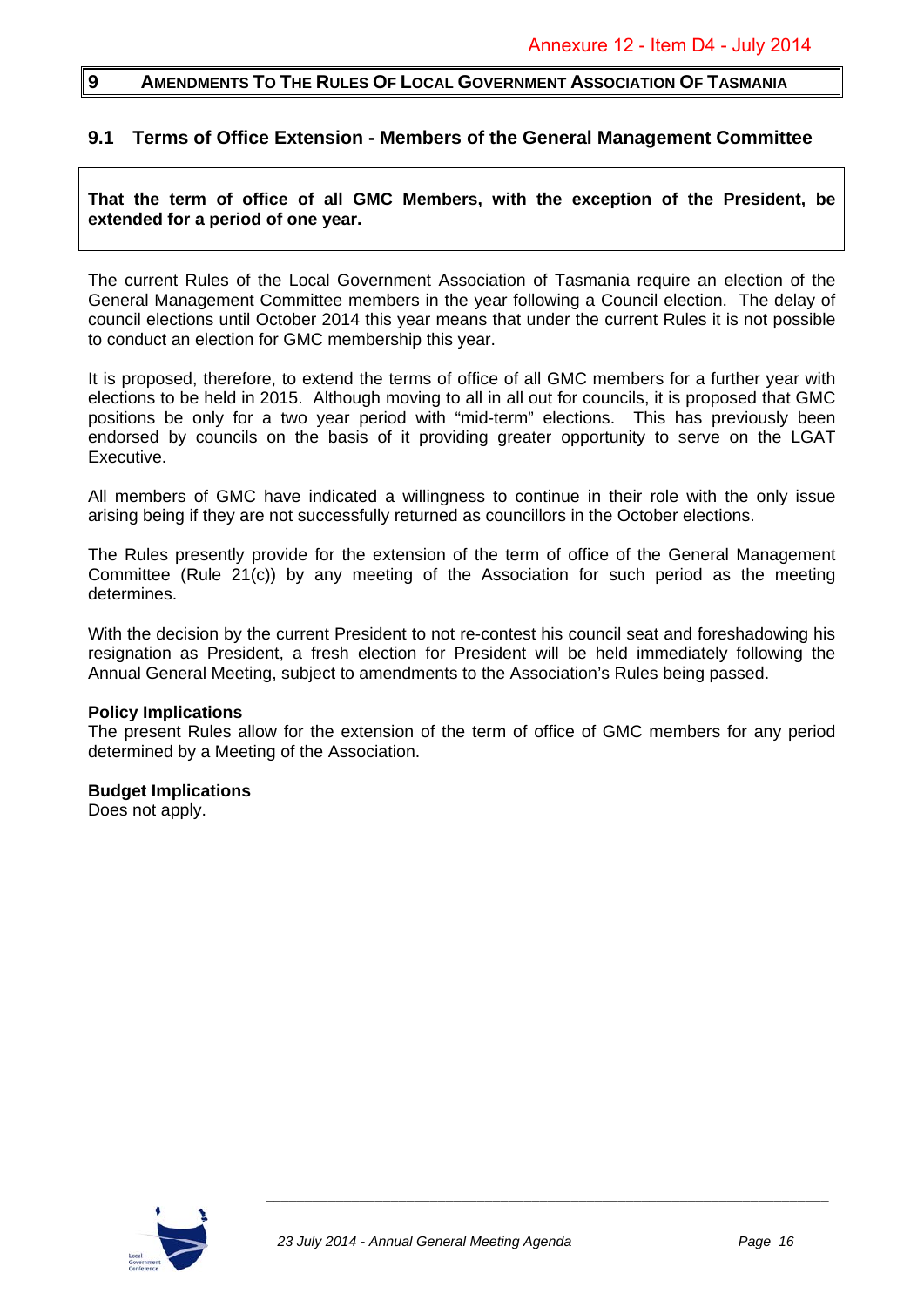#### **9.2 Local Government Elections & GMC Membership**

**Decision Sought** 

**That the meeting adopt the changes to the Rules in relation to** 

- **1. Withdrawal of Hobart City Council as a Member of the Association; and**
- **2. Changes to Local Government elections.**

Two sets of changes to the LGAT Rules are presented to the Annual General Meeting. One to overcome the fact that if a council is not a member of the Association, it should not be able to have a representative on the General Management Committee and the other, to address the election of GMC members in the move to all in all out elections.

The first arises directly as a result of the withdrawal of Hobart City Council from the Association. Section 18(a) of the current rules states that

The General Management Committee shall consist of:

- (i) The President
- (ii) The Lord Mayor or proxy;
- (iii) Six members to be elected, as provided in sub-rule (b), from the three electoral districts ...

By virtue of this reference, it could be suggested that the Lord Mayor has a right of representation on GMC regardless of Hobart City Council membership.

The proposed rule change that will be taken to the Annual General meeting will be inserted as a new 18(a)(ii)

#### *provided the Hobart City Council is a current Member, the Lord Mayor or proxy; and*

The second rule change follows the move to all in all out elections.

The existing provisions within the Rules of the Association contemplate an election for President and members of the General Management Committee in the period following an ordinary council election. The Rules do not contemplate a postponement of an ordinary council election for a year.

In addition, the shift to all-in / all-out elections means that there will only be an ordinary council election each four years. This means that in order to provide for two-yearly terms of office for the President and GMC members, an amendment will be required of the Rules.

This constitutes a relatively minor amendment to the Rules which would differentiate between a "council election year" and a "mid term year", the latter being a calendar year occurring two years after the holding of an ordinary election immediately following a council election year.

Further, the current Rules do not allow an election to be held for the President until the office becomes vacant.

Legal advice has been provided on these matters and explanatory information is provided to members and is at **Attachment to Item 9.2** in the appropriate format for reference along, with a draft copy of the proposed Rules, amendments included.

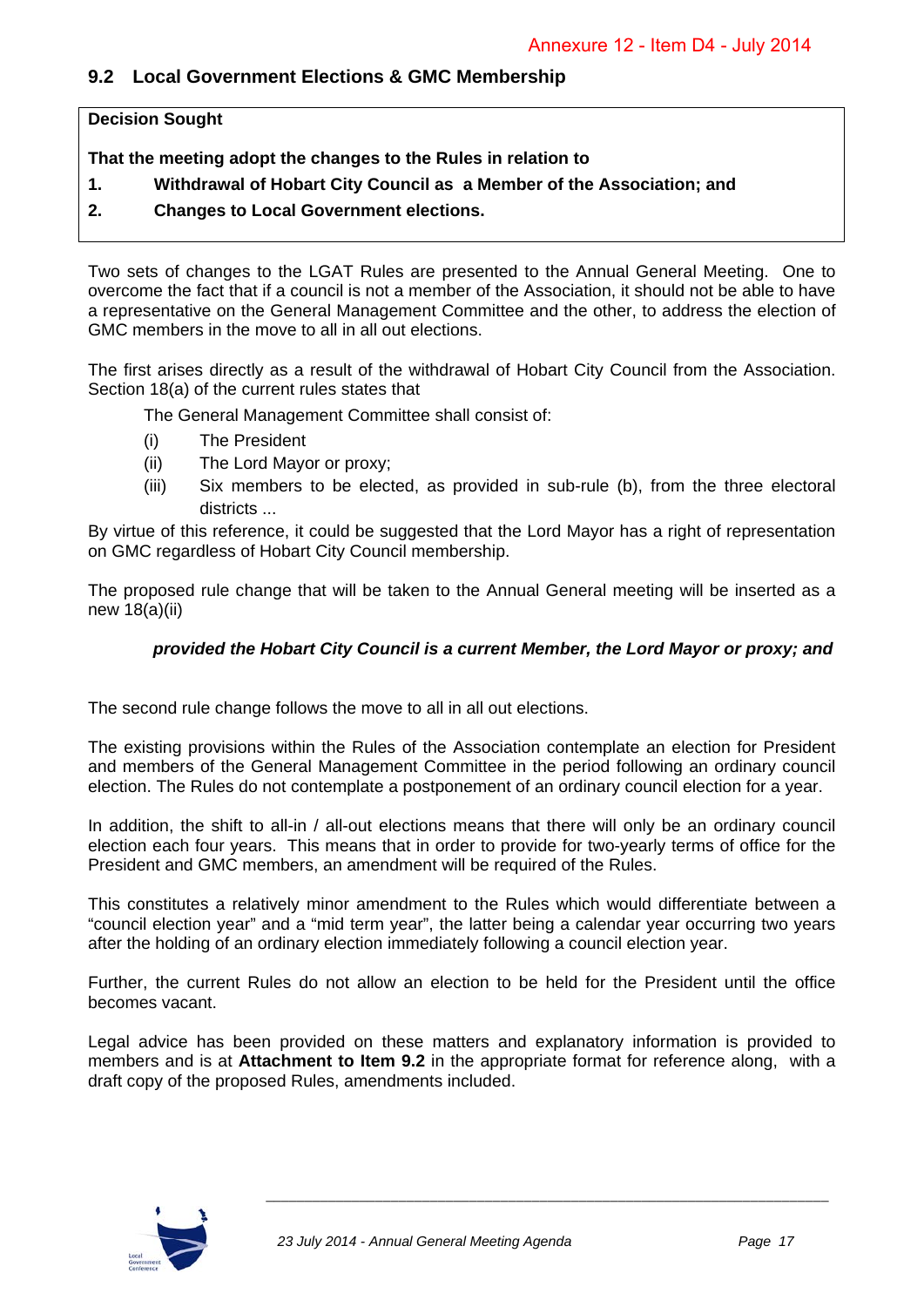In summary, proposed amendments to the Rules will allow for the conduct of an election while the President is incumbent, thus allowing a speedier transition to the new office holder. The other amendments will allow for the conduct of two yearly elections, the first following the conduct of ordinary elections and the other during the "mid-term" of the council office period.

The impact of the Change to the Rules relating to the election of President means that the President will now be able to give formal notice of his decision to step down as President as at a certain date and the conduct of an election to occur during his incumbency. The current President will not be standing for council re-election in October 2014 and thus would be ineligible to continue as President. While the Vice President could assume the role until the next election, it has been agreed that a fresh election for President would allow for an earlier alignment with the State Government on key issues. This has been discussed in detail at GMC as well as being discussed and supported at the last General meeting in March during the debate on topical issues.

#### **Policy Implications**

In accordance with Rule 16(d)(iii) of the Association's Rules, when a vote is being taken to amend the Rules of the Association, the resolution must be carried by at least two-thirds of the votes capable of being cast by Members, whether present at the Meeting or not.

#### **Budget Implications**

The cost of the Presidential election is minimal.

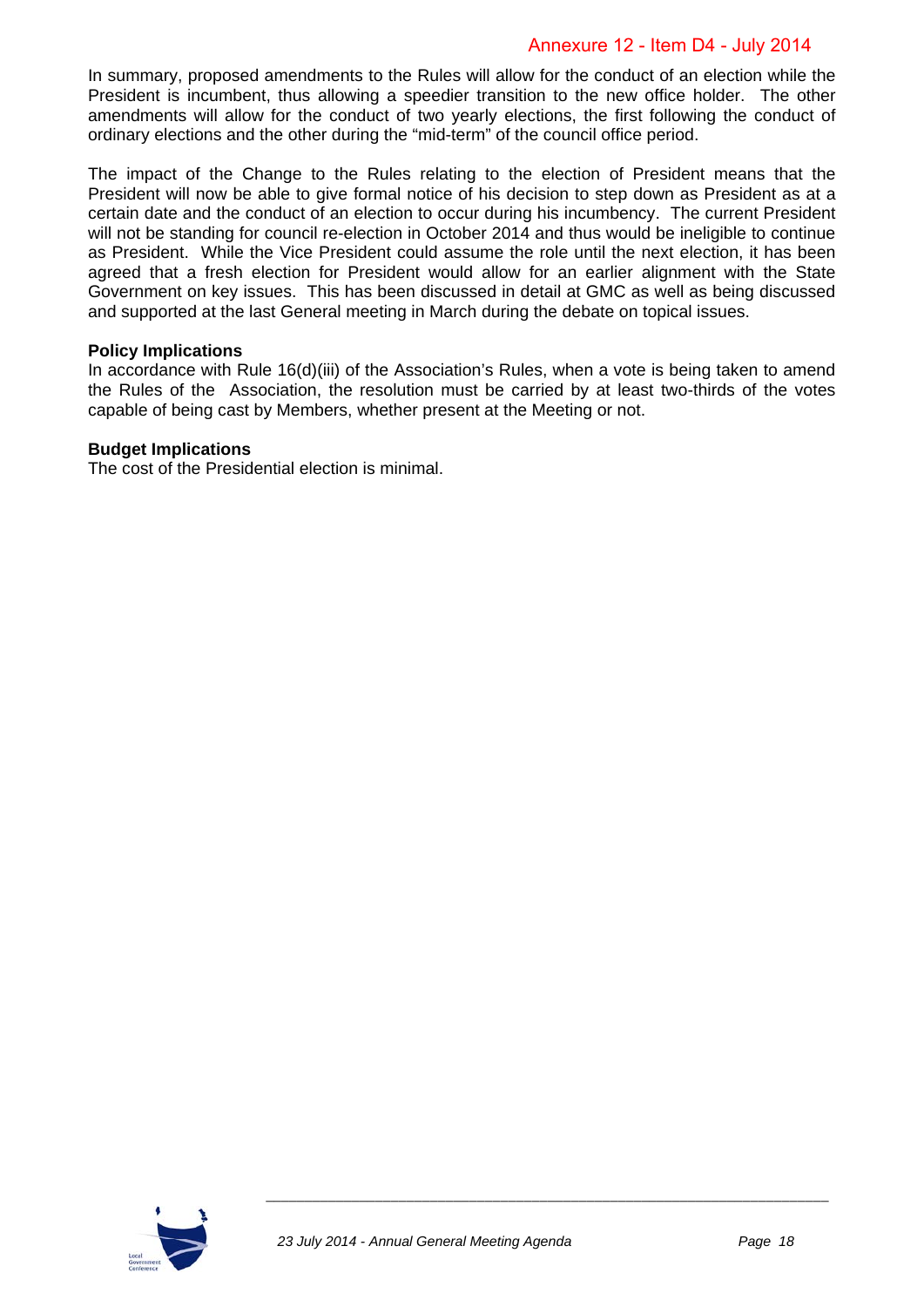#### **10.1 Voting Categories Council - Derwent Valley**

#### **Decision Sought**

**That the Local Government Association of Tasmania Rules Regarding Conduct of General Meeting be amended by deleting from rule 16 voting by population categories and replacing it with one (1) vote per Council**.

#### **Background Comment**

This matter has been discussed at General Meetings and rejected on the basis of the Scale of fees payable, but it is our view that the Local Government Association of Tasmania does not represent the public (ratepayers) they represent the member councils.

The current process is in our view not democratic by having weighted voting at meetings of the Local Government Association of Tasmania.

In reading the rules of the Municipal Association of Victoria for meetings and for State Council meetings the rules state as follows:

*14. Voting Entitlements at Meetings* 

*At any meeting of the Association other than a meeting of State Council members will vote by a show of hands and the Chairperson in taking the sense of the meeting will put the question first in the affirmative, then in the negative, and the result of the vote will be recorded in the minutes.* 

- *15. Voting Entitlements at State Council Meetings* 
	- *15.1 At any meeting of State Council, voting entitlements on any motion or amendment will be* 
		- *15.1.1 the representative of each participating member council paying an annual subscription to the Association which exceeds the mid point between the lowest and highest subscriptions will have two (2) votes; and*
		- *15.1.2 the representative of each participating member council paying an annual subscription to the Association which does not exceed that mid point will have one (1) vote.*
	- *15.2 and questions will be decided on the basis of the votes of the representatives voting.*

 *Should there be an equality of votes on any question before a meeting the Chairperson has the casting vote.* 

The method used in Victoria appears slightly better than that used in Tasmania, but that is only because the maximum vote is two (2) as opposed to four (4) in Tasmania.

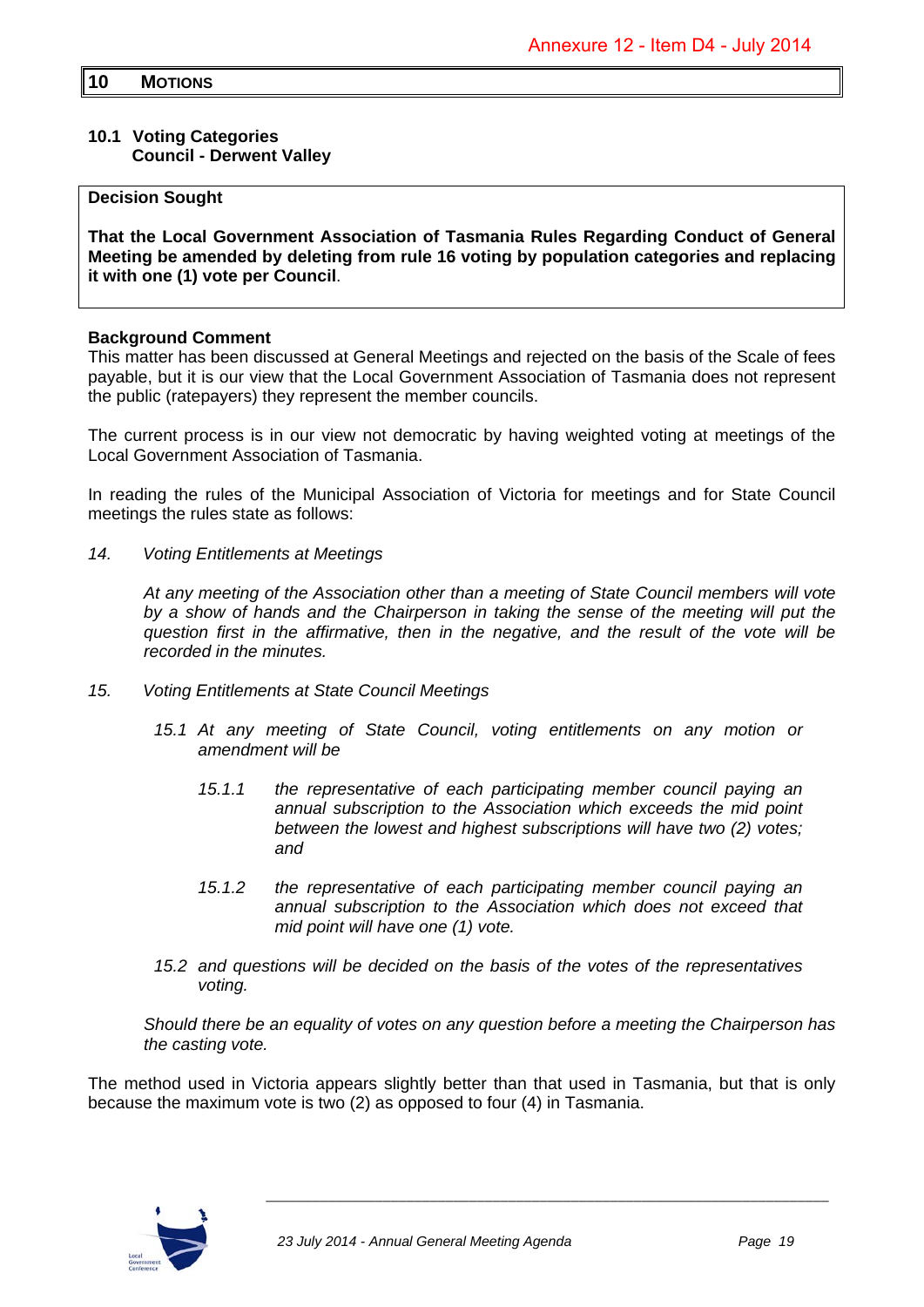It would in our view, be an option for the Local Government Association of Tasmania to trial for a twelve month period one (1) vote for all members councils and then review the situation at a future Annual General Meeting.

#### **LGAT Comment**

The present voting structure of the Association is based on the premise of representation, the greater the size of the council population, the higher the voting weight. The one council one vote issue has been raised on a number of occasions but has not to date received support.